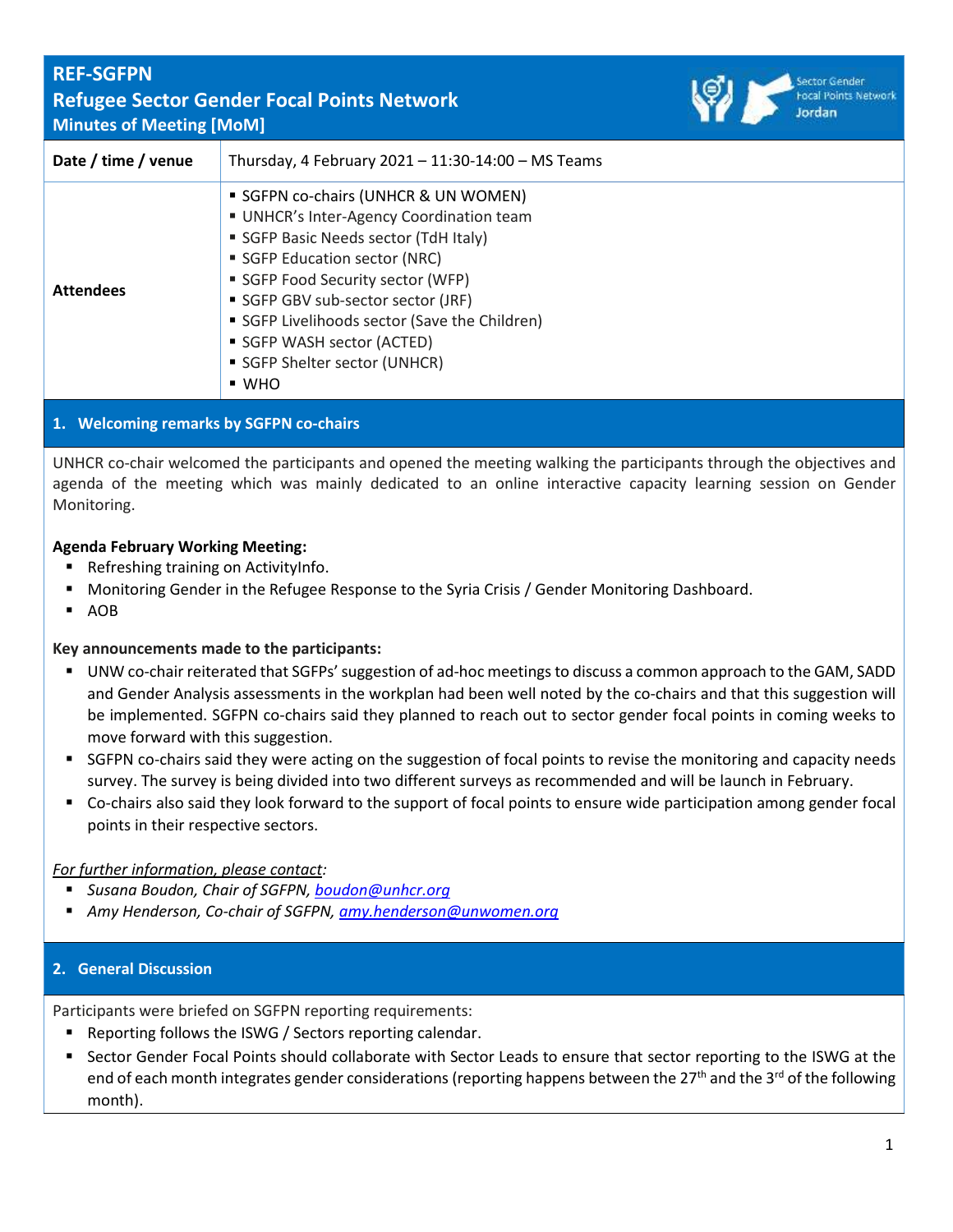- A brief enlightenment about ISWG role was provided.
- Sector Gender Focal Points should produce a Gender Quarterly Dashboard using data extracted from ActivityInfo and integrating qualitative analysis. Quarterly reporting period will be 1-15 of the month that follows the end of the quarter (e.g. for Q1 will be 1-15 April).
- Education SGFP suggested to develop small communication plan with sector chairs and ISWG and commented on a previous suggestion made regarding the need to highlighting this subject to the ISWG to further encourage coordinators to involve and consult the FPs in sectors reporting to ensure gender lenses. Co-chairs concurred and this will be part of a communication plan to discuss other aspects of the workplan.

## *For further information, please contact:*

- *Susana Boudon, Chair of SGFPN, [boudon@unhcr.org](mailto:boudon@unhcr.org)*
- *Amy Henderson, Co-chair of SGFPN, [amy.henderson@unwomen.org](mailto:amy.henderson@unwomen.org)*

# **3. Monitoring Gender in the Refugee Response to the Syria Crisis (Gender Quarterly Dashboard)**

UNHCR's Information Management Officer provided training on ActivityInfo for monitoring and reporting gender.

- **objectives of the sector, e.g. JRP and 3RP planning:** what are the objectives of each sector related to gender as per the JRP-3RP disaggregated by WGMB. Here SGFPs can intervein checking if this is reflected under sectors objectives or not.
- **frameworks, e.g. GAM, AGDs, GiHA, National Plans:** all participants were introduced to these frameworks which are benchmarks related to gender and which will support checking if gender it is reflected in the sectors response plans or not.
- **EXECT extor** dashboards **<http://scs.raisunhcr.org/>** : data is needed to be able to support SGFPs recommendations to the sectors related to gender. Every sector is implementing activities with a certain level of gender lens so, data is needed to verify such information, and to check if the respective sector is achieving gender objectives or not.

The above sources are needed to provide:

- situation of the sector with gender lens.
- analysis with frameworks.
- achievements and challenges.
- recommendations and way forward.

Gender Equality Measures [GEMs] were highlighted as important references or gender analysis, linking in with the Covid-19 mitigation risks and national plans (Educational Strategic plan, National Social Protection and Poverty Reduction Strategy, National Water Strategy and Other gender related strategy. The need to regularly review progress on gender in the context of M&E frameworks, targets and indicators was highlighted. It was also mentioned that the needs assessment is a frame of reference for analysis. Reference was also made to the project cycle and where there is the need to contact the sector chairs for corrective measures.

Participants contributed to the interactive discussion, providing examples of the criteria required when analyzing and reporting on gender data e.g. the services available, the accessibility and acceptability, and the quality.

Participants made several relevant remarks/observations/questions such as for example: (i) JRP 2021 formulation was not gender sensitive due to lack of prioritization and which gives space to think about needed corrective measures; (ii) if possible to pull out from the dashboards which agency contributed more to a certain gender and age group respectively; (iii) if possible to filter interventions by disability or persons with specific needs; about the importance of conducing needs analyses before the implementation of the interventions to determine the target groups using available tools and to do financial auditing.

## *For further information, please contact:*

▪ *Gorgui Diouf, UNHCR Information Management Officer, [dioufg@unhcr.org](mailto:boudon@unhcr.org)*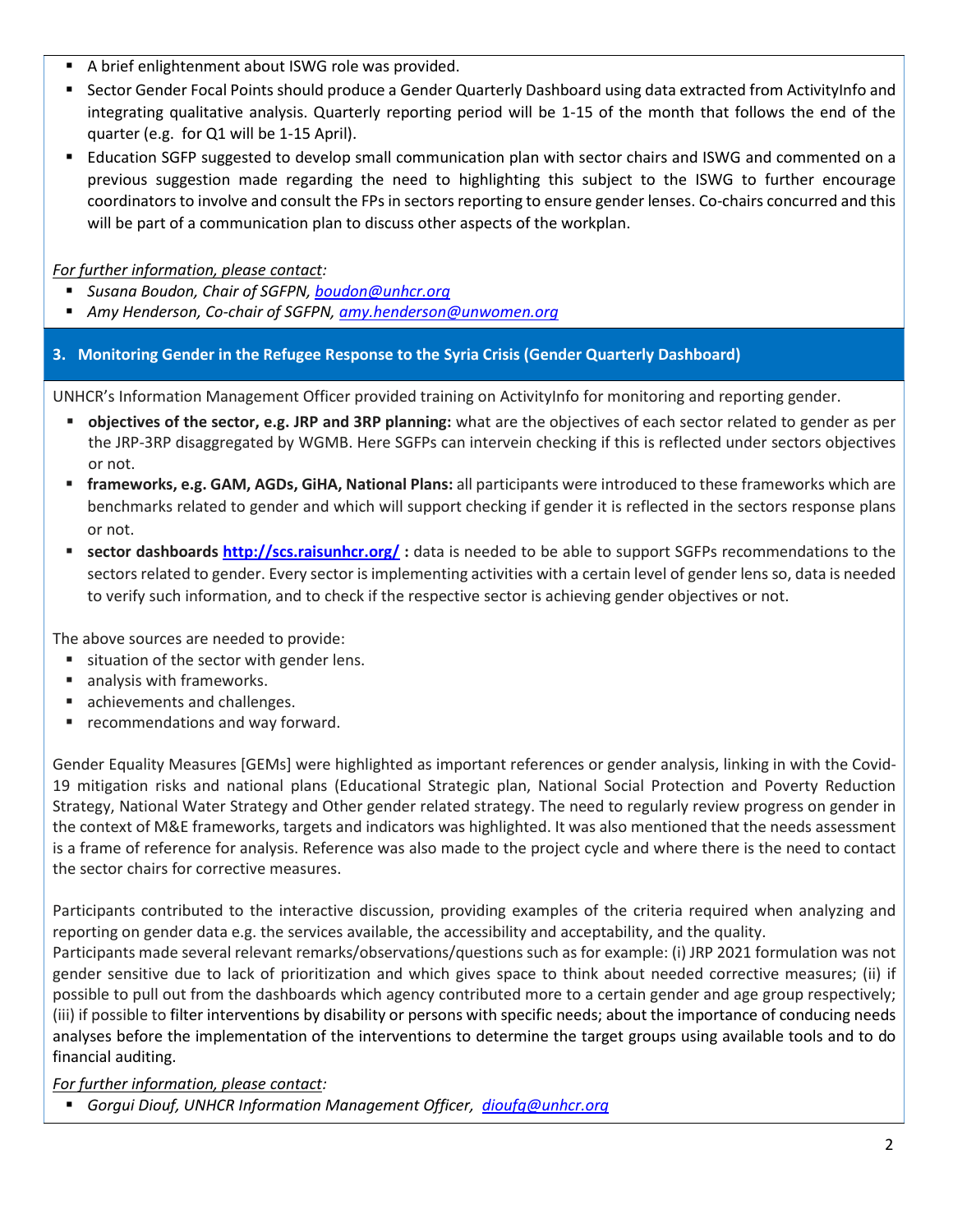#### **4. ActivityInfo, Services Advisor & Gender Monitoring Dashboard**

**ActivityInfo and Services Advisor:** UNHCR's Associate Information Management Officer facilitated the training session on ActivityInfo Platform. The 3RP 2020 Refugees Monitor ActivityInfo Dashboard coordination tool was introduced. The Services Advisor explained how planning and monitoring data can be extracted, noting that this data is uploaded from all sectors and organizations who are reporting on ActivityInfo. The training also demonstrated the options for filtering data to support analysis (by planning, donors, location of the interventions, etc.) Practical examples on how to extract and report data were provided. The Services Advisor tool likewise was introduced to the participants and explained how to extract information and the 4Ws: who is doing what, where, when, and how. UNHCR will provide logins to participants to be able to access the tool.

**Gender Monitoring Dashboard:** The quarterly Gender Monitoring Dashboard template was displayed, and the presenter walked the participants through the four different components:

- 1. **Objective:** the template helps monitor the implementation of gender on the Syria crisis response in Jordan.
- 2. **Situation of the Sector on Gender:** the sector dashboard reports on quantitative, sex disaggregated results achieved in the response.
- 3. **Gender Analysis** [according to GAM, AGDs & Workplan]: **a**nalyse the situation of the sector according to the objectives of the three main gender benchmarks:
	- the Gender with Age Marker (GAM).
	- the Age, Gender and Diversity (AGDs).
	- the SGFPN Workplan.
	- the Sector Strategy.
- 4. **Recommendations** [according to GAM & Workplan]
	- provide recommendations towards closing the gaps to any objectives of the GAM, AGDs and the SGFPN workplan.
	- identify key principles that need to be re-emphasized to sector for reflecting them in the reporting (according to GAM and SGFPN Workplan).
	- categorise key activities that will help close the gender gap among the different categories (WGBM).
	- give recommendation on which areas the sector need more focus to fulfil the gender requirements for each relevant category (WGBM).

#### *For further information, please contact:*

- *Naseem Taqatqa, UNHCR Ass. Information Management Officer, taqatqa@unhcr.org*
- *Gorgui Diouf, UNHCR Information Management Officer, <i>dioufg@unhcr.org*
- *Mohammad Al-Athamneh, UNHCR Ass. Operational Data Management Officer[, athamneh@unhcr.org](mailto:athamneh@unhcr.org)*

| <b>Action Points</b>                                                                            | <b>Responsible</b>   | <b>Deadlines</b>                 |
|-------------------------------------------------------------------------------------------------|----------------------|----------------------------------|
| o Resume reporting on gender by Q1 2021 [Gender Monitoring Dashboard].                          | <b>SGFPs</b>         | 1-15 April                       |
| o Contribute to ISWG monthly reporting [Refugee Response Coordination -<br>Coronavirus Update]. | SGFPs + Sector Leads | $27th-3rd$ [March] $ $           |
| o Launch SGFPN surveys.                                                                         | SGFPN co-chairs      | $1st$ or $2nd$ half-<br>February |
| o Organize two ad-hoc meetings.                                                                 | SGFPN co-chairs      | February                         |